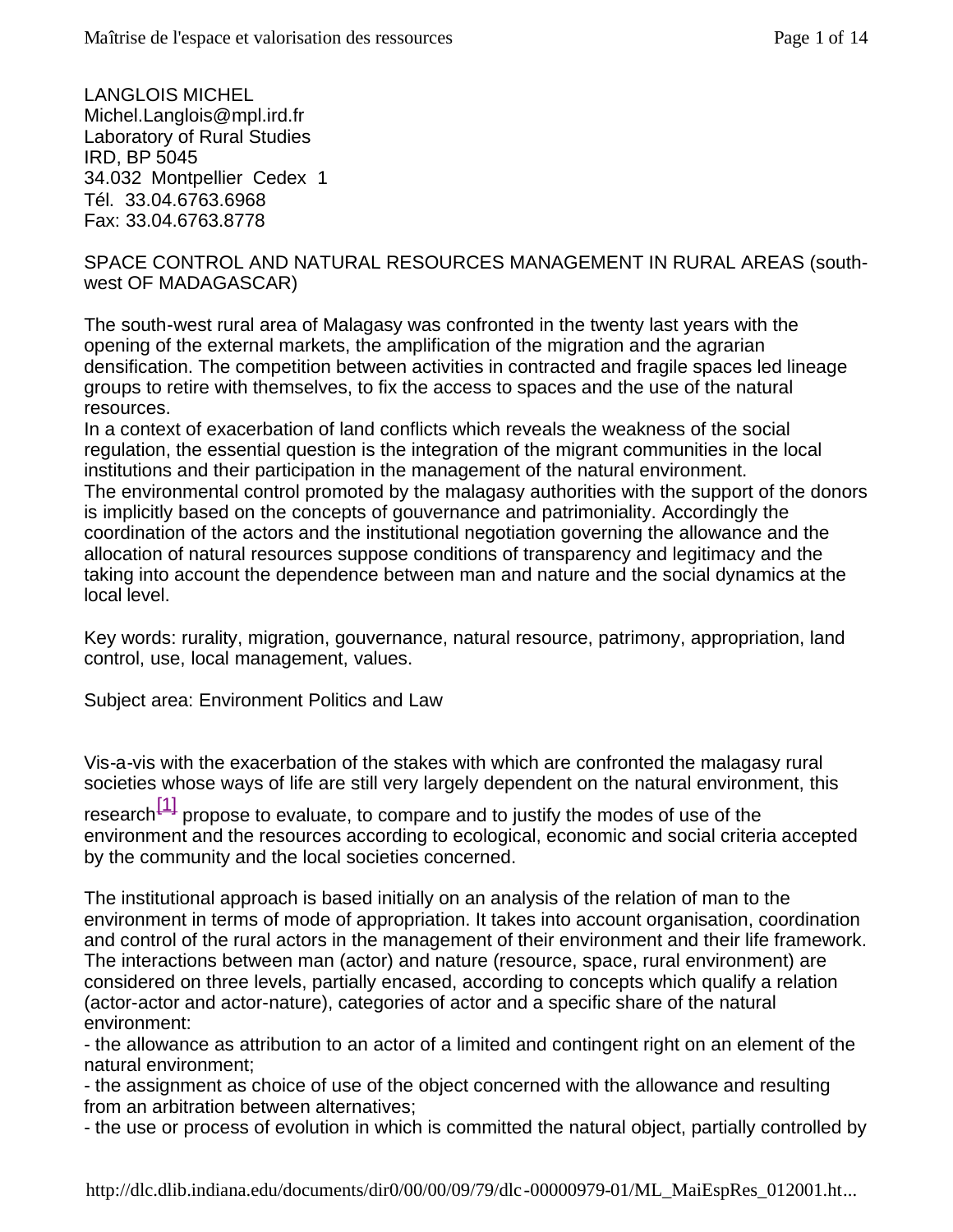man; the user manages the object become «factor of use» in accordance with the retained project of assignment.

The approach also rests on the concept of natural resource not only as natural asset within the productive system, usually meant in Economy of Resources, but as element of natural environment, object of a human perception «invested» by physical activity, integrated in the system of representation [ T. Ingold, 1992 ]. «Revêtue par l'homme d'une fonction d'usage et de non-usage», the resource is object of different assignments («multiple-use»: pastoral, agricultural, ...), is exposed to the ecological disturbances, is element of the farming system (for example the water, the grass and the salted mineral as components of the pastoral system), fits finally in a socially built space and the ways of life of the populations. The «multiple-resource space» [ O. Barrière, 1995 ], receptacle of functions of composite uses, potential and real uses, simultaneous or successive uses, is placed then in the centre of the concerns and the stakes of the individuals and the communities.

This optics integrates institutional dynamics in progress in Madagascar, concretized in particular with the recent 95/025 outline-law instituting the Gestion Locale Sécurisée (GELOSE as Protected Local Management), which gives to the voluntary rural communities within a contractual framework a responsibility and a more significant autonomy in management of the territorial resources.

Located at less than 70 km at the east of Tuléar, the zone of investigation corresponds to the southern part of the plateau of Vineta (forest of Belomotra) and overlays in south and east the territories of the alluvial valleys of Onilahy and Sakondry. This area is an outlet to the expansion and the conquest of the tanosy and mahafaly migrant populations coming from est and south territories threatened in their agricultural potentialities by the recurring ecological upheavals and where the rangelands became far too exiguous. The area is also a place of confrontations between rural populations about the control the environment and the access to the natural resources. After a quick reminder of the dynamics of conquest and agricultural colonisation, we will approach successively the modes of appropriation and territorial control and the institutional forms of coordination and responsibility.

1. Spaces and settlement

Put aside exceptional ecological events, dryness, invasion of locusts, and the periods of socio-

political disturbances $^{[2]}$  which could encourage the populations with the exodus and to seek the security, similarities and constants are to be found in the migratory motivations and the modes of fixing of the housing in the zones of old settlement as well as in the two alluvial valleys and the plateau.

### 1.1 Privileged occupation of the valleys

The significant anthropisation of the banks of the valley of the river Onilahy is due to successive arrivals of migrants, masikoro (of the area of Mahabo), tagnalana (families coming from the littoral), and mahafaly (from the southern plateau). Rice-plantations and parcels of tubers were first made up on the alluvial and marshy soils of the meanders and the easily flooded dead arms, and big townships were established on this side pad of bank, being accompanied almost always by the constitution of parks of useful trees (tamarins, mango trees, goyaviers etc). From the Thirties, whereas the majority of rice suitable soils were already exploited, fields of dry cultures (corn, manioc, marrow...) were opened on the highest soils of the river, many pieces but of reduced size in consideration of the bank narrowness strongly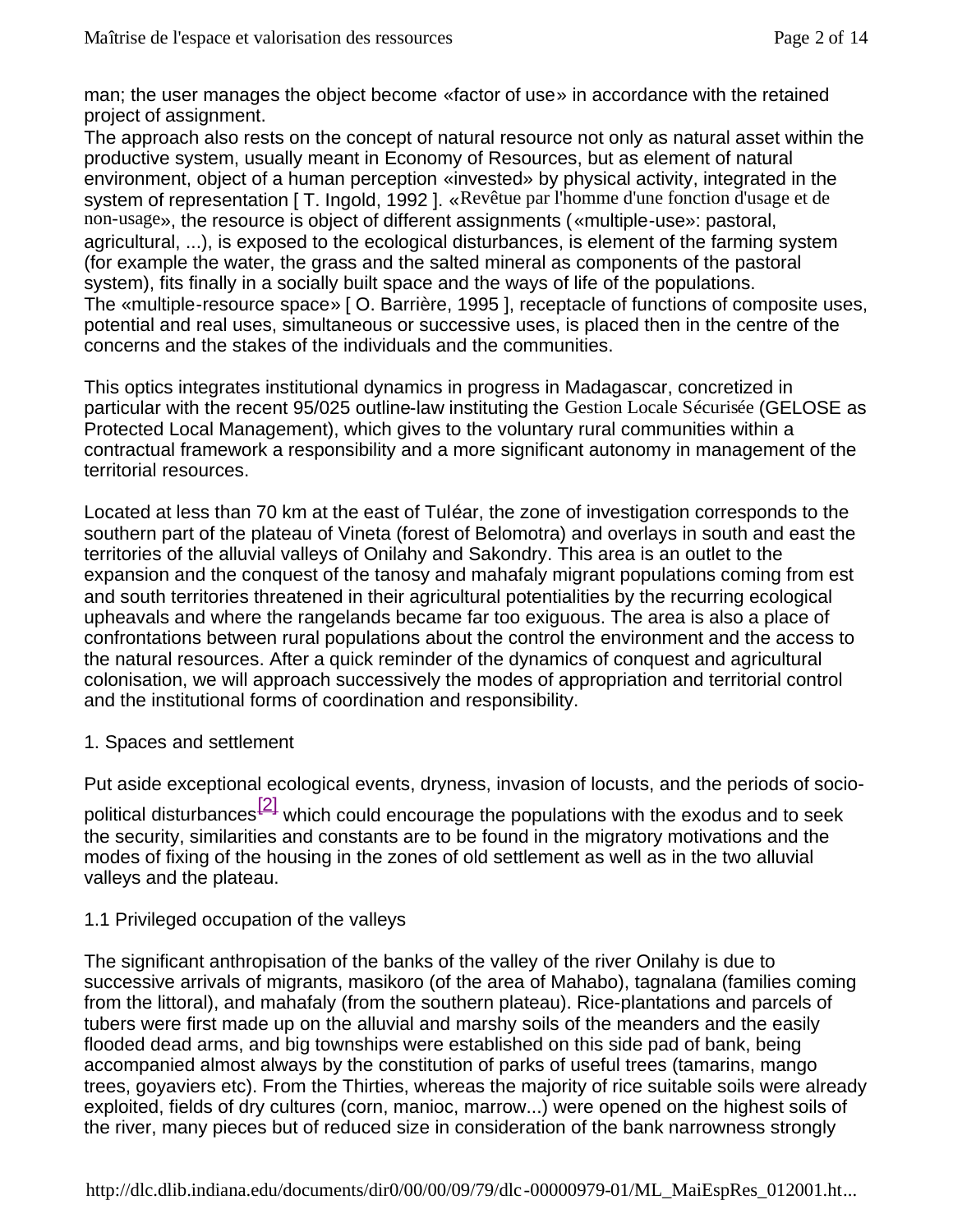boxed between the northern and southern steep sides of the calcareous plateau.

The human settlement on the river was mainly directed by food needs, also for populations of pastors like Mahafaly in search of «wet» soils (insinuation of stronger rainfall) and which left their animals at home. Only indeed low-size herds easier to keep could be satisfied with the grazing areas of the valley on the hillside surrounding foresters, on the already harvested parts in against-low, or on land of natural aquatic vegetation.

Before returning there further, let us announce that the growing population density and the edaphic upheavals (frequent risings of the river forsaking or occupying again certain meanders, carting significant sandy alluvia on its course) largely devaluated the agrarian potential of the low valley in the west of Tongobory, causing the search of forest cleared patches on the hillsides and the northern plateau when at the beginning of the Seventies the requirements in commercial and food cultures increased.

In the valley of Sakondry river, the heterogeneity and diversity of the physical environment, the chaotic foothills around Vatolatsaka, the presence of the principal affluent of Onilahy, probably played a role in scattering the habitat and reducing the size of the hamlets, opposing the form of the settlement of this «dry» valley (flows only during the rain season) to that of the river.

Groups of tanosy population of the south-east gradually occupied the various ecological facets of the natural environment by setting first rain food crops requiring not to much work (corn and manioc) on the argilo-muddy hillsides, rice-growing on the easily flooded soils and the zones of gallery-forest and savanna assigned to the cattle. The animal farming accompanying the migration experienced a spectacular development here putting in seasonal complementarity the rich and diversified rangelands in hollows, the water points in dry season, the salted cure, and the grazing areas of the plateau.

With the agricultural extension and the importance of the parcels of manioc, a practice of semi transhumance towards the west of the plateau appeared at the beginning of the Fifties, in particular to move away the animals during the period of culture. The grazinglands distant of more than one day walk of the village become accessible in rain season if the security of the men and the cattle can be assured and if a territorial control is organised at the collective scale of the lineage group. In front of the agricultural and pastoral increasing saturation of the territory of the valley and the pejoration of the soils (erosion, stranding, floods), the men then went up to the close plateau, according to the cattle search of new pastures towards the west.

### 1.2 Migratory extension on the plateau

The landscapes of the plateau of Belomotra with in centre a savanna raised on russet-red soils enamelled of temporary ponds and in periphery a dry caducifoliée forest on limestones outcrops [ Solomon J.N., 1978 ] were regarded a long time as seasonal grazing spaces for the cattle. In fact the habitat is precarious there with small dispersed hamlets partially deserted during the dry season after harvests.

The greatest centres and north-eastern part of the plateau initially fell into the tanosy bosom of the permanent villages from Sakondry when, in the Thirties, their herds started to carry out incursions there, protected from the aggressions and theft by armed herds men. Some large shaded temporary ponds in the centre of savannas facilitated the installation of a seasonal transhumance with the construction of parks with cattle, the establishment of settlements and the first food crops.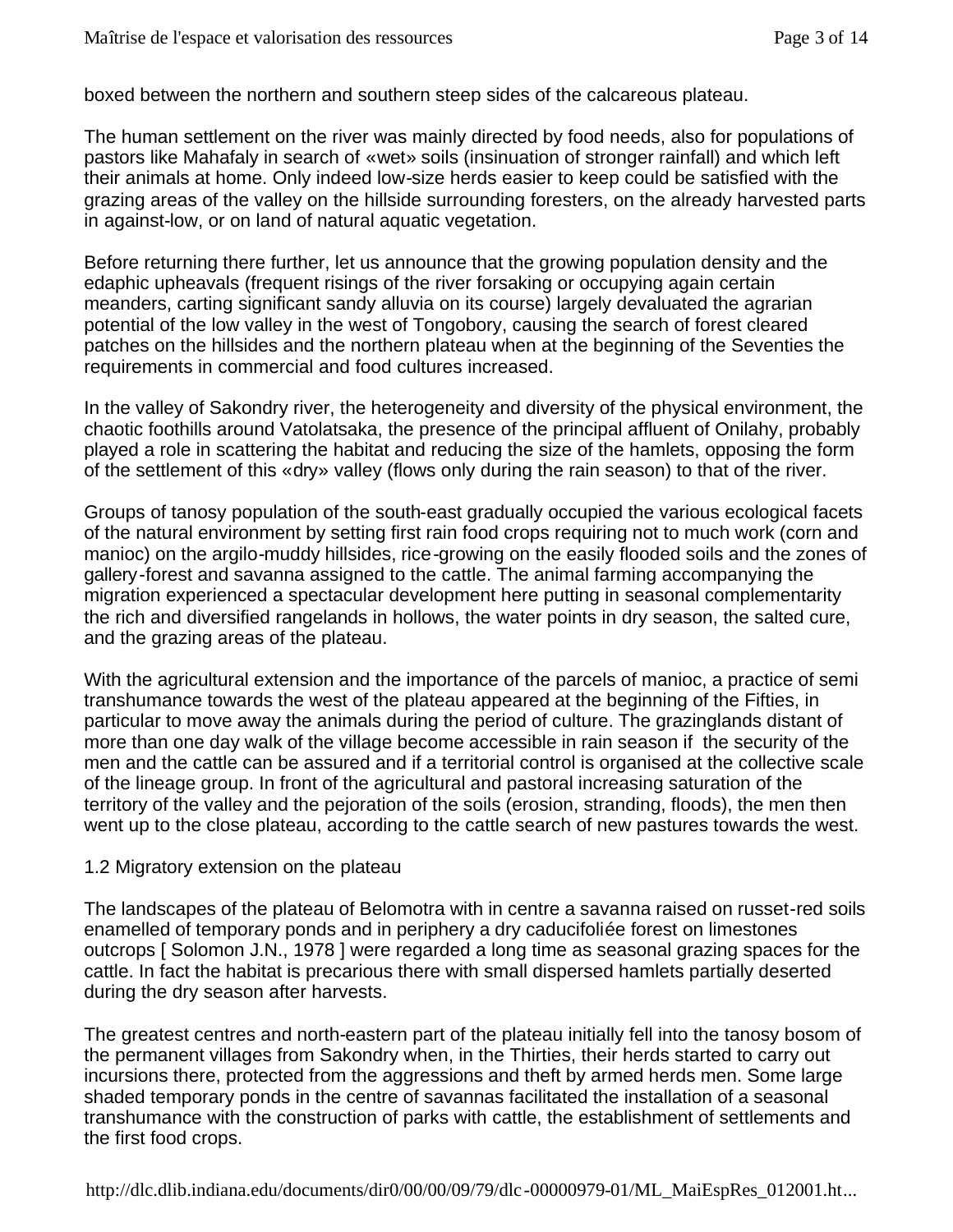The tagnalana and mahafaly incursions on the west and the north-west forest part of the plateau at the beginning of the Fifties express the commercial pressure of needs in energy and materials of the agglomeration of Tuléar (shipbuilding, building, infrastructures) but concern at the beginning only opportunist individuals installed without the authorisation of the natives. The profit expectation on the timber cutting down encourage the operators to make come their friends and by effect of drive cause, with food seedings in the forest clearings, the progressive disparition of the forest.

At the beginning of the Seventies, with the national political crisis and the famine in the campaigns, the agricultural migrations of the peripheral populations (Onilahy, Sakondry, Taheza) in evil of food resources become extensive, consolidated at the following decade by the «boom» in the demand for corn.

Whereas Tanosy were satisfied with the rangelands (in theory prohibited of cultivation) and of

increasingly many fields in savanna after the overflows of Sakondry<sup>[3]</sup>, Mahafaly, Tandroy and Tagnalana make profitable situations of permissive access to land to obtain concessions of use in forest, to clear and set up food and commercial crops. The fast conversion of the forest rent into manioc and corn provides sufficient accumulation for the migrant to come back to the

country in selling land, pleading of a fatidra $\frac{[4]}{[4]}$  relationship with the natives to transmit the right of culture to new migrants, and thus of following like the example of the allowances conceded to Mahafaly of Ejeda by a tompon-tany bara of Mamelatsy on the south-eastern part of the plateau.

With the attenuation of the tanosy lineage land control on the savanna rangelands, the agrarian conquest initiated with transhumance starting from the villages of Sakondry was exceeded in less than fifty years by the external migratory pressure. The almost complete man making of the forest and savanna spaces lead to the inversion of the initial, pastoral assignments versus agricultural, for the essential profit of the immigrants. A strong proportion of Mahafaly of Onilahy river, touched by the destruction of their paddy-field areas, have now permanent fields in savanna and on old cleared patches.

With through the agricultural and pastoral requirements of the natives and the migrants in this south area of Malagascar two finalities arise. That of the short term, the food requirement of self-sufficiency, rests on a sufficiently perennial access to arable land. That of the longest term, the social reproduction, requires an essential individual and collective accumulation (saving in cattle) to assume the social obligations of its lineage group, in particular at the time of the funeral for which one is responsible. It supposes also availabilities in vast and diversified rangelands. The current occupation of the plateau and its fringes by the various ethnic groups then raises the essential question of the land constraints and of the sat of rights.

### 2. Appropriation and land control of the territories

The importance of the agrarian colonisation of the plateau of Belomotra show that traditional control by the tompon-tany groups of the allowances and the land access, although precise and constraining for the new ones come, was quickly overflowed by migratory dynamics and particularistic strategies. In this respect the external environment, particularly administrative and socio-political, seems to be at the same time factor and instrument, impossible to circumvent and ambivalent, of the play of the actors.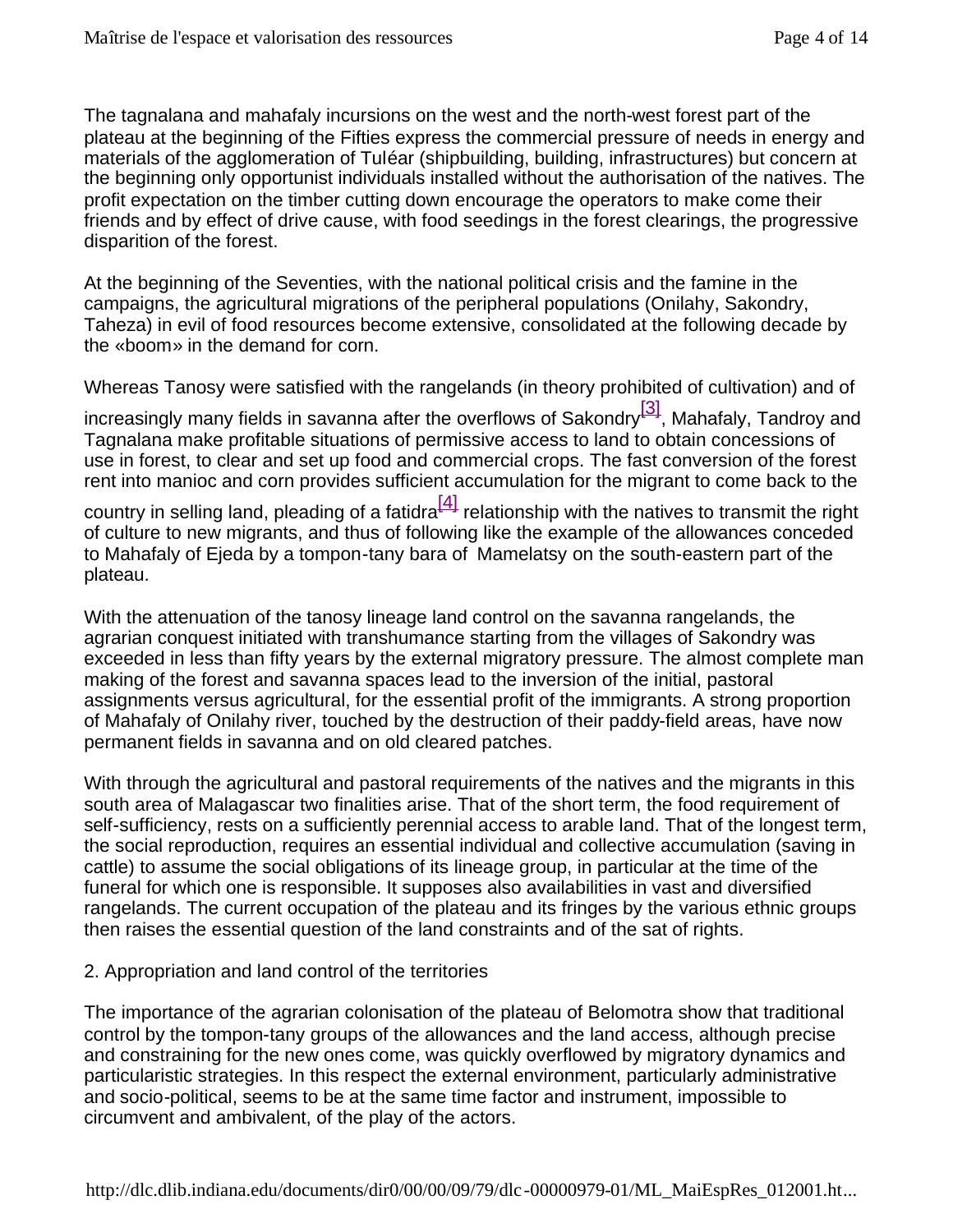## 2.1 Original modes of allowance

The initial appropriation<sup>[5]</sup> of a territory by a community allows an assignment to such or such type of use according to the local ecological characteristics and the social and economic needs for the group: crops, collection of vegetable or mineral material, ceremonial place, water point, rangeland, etc. Attaching a framework to the human activities, it will make it possible to constitute a commons reserved for the magic, social and religious worships; it will also be used as reference to the individual allowances and to the rules related with the use and the transmission of the land rights.

In the alluvial valley of Onilahy, the individual allowance relates primarily to the best soils of baiboho, and the distribution, visible with the splitting up of cultivated area, is carried out between families of the same generation than the first occupying lineage group. Only the prolonged disaffection of the land, by extinction of a lineage branch or by final migration, could theoretically allow an individual new allocation within the lineage group. With the increase in the land pressure on a finished territory, the allocated families then will want to practise continuous cultivation to avoid giving a handle to the requests of land which call upon the longo relationship, or will prefer to anticipate by granting loans of parcels to knowledge or close parents.

On the forest slopes intended for hunting, gathering and collective rangelands, the individual allowance of the land is not foreseen and the later cleared patches of this «common» space, badly delimited, often cause conflicts between close villages.

The particular statute of the calcareous plateau express the power relationship dominating in this area at the beginning of the century which rested on fear and respect of tanosy lineage group of royal origin by the other ethnic groups as bara, masikoro and mahafaly. Complementary to the grazing lands in the interfluves of Sakondry river, its pastoral assignment rested on the exclusiveness and on common undivided access rule to the rangelands of the plateau and the places of salt cure of Sakondry.

How foreign groups could have been established in this environment relatively well controlled, where the land control was based on a principle of lineage and ethnic exclusiveness? The access paths to the land disposal which take multiple institutional forms rest on the formalisation of an inter individual social relation or a specific relation between foreign lineage groups [ E. Fauroux and J.A. Rakotosalama, 1993 ] in which the tompon-tany, mediator between the forces of Surnature and the newcomers, play an essential role.

These institutional forms allow the conclusion of a restricted allowance, being able to be cancelled since the initial conditions of its granting are no more filled (rupture of agreement, conflict, death, departure in migration) and the degree of land security thus obtained is never quite high. The example of the precarious living conditions among mahafaly migrants dwelling on the plateau since 1988, in fatidra relationship with the bara tompon-tany Mahaleotse, shows that the agreement can also be an instrument of economic dependence, here with deducting a royalty on the production of corn.

This type of allowance forced by an institutional agreement is generally matched with precautions and guarantees. The applicant for a cultivable land will have in particular to obtain the confidence of the one having initial right and to show that its intentions are clear and coherent as for the destination of the required parcell. The conditionality is thus double,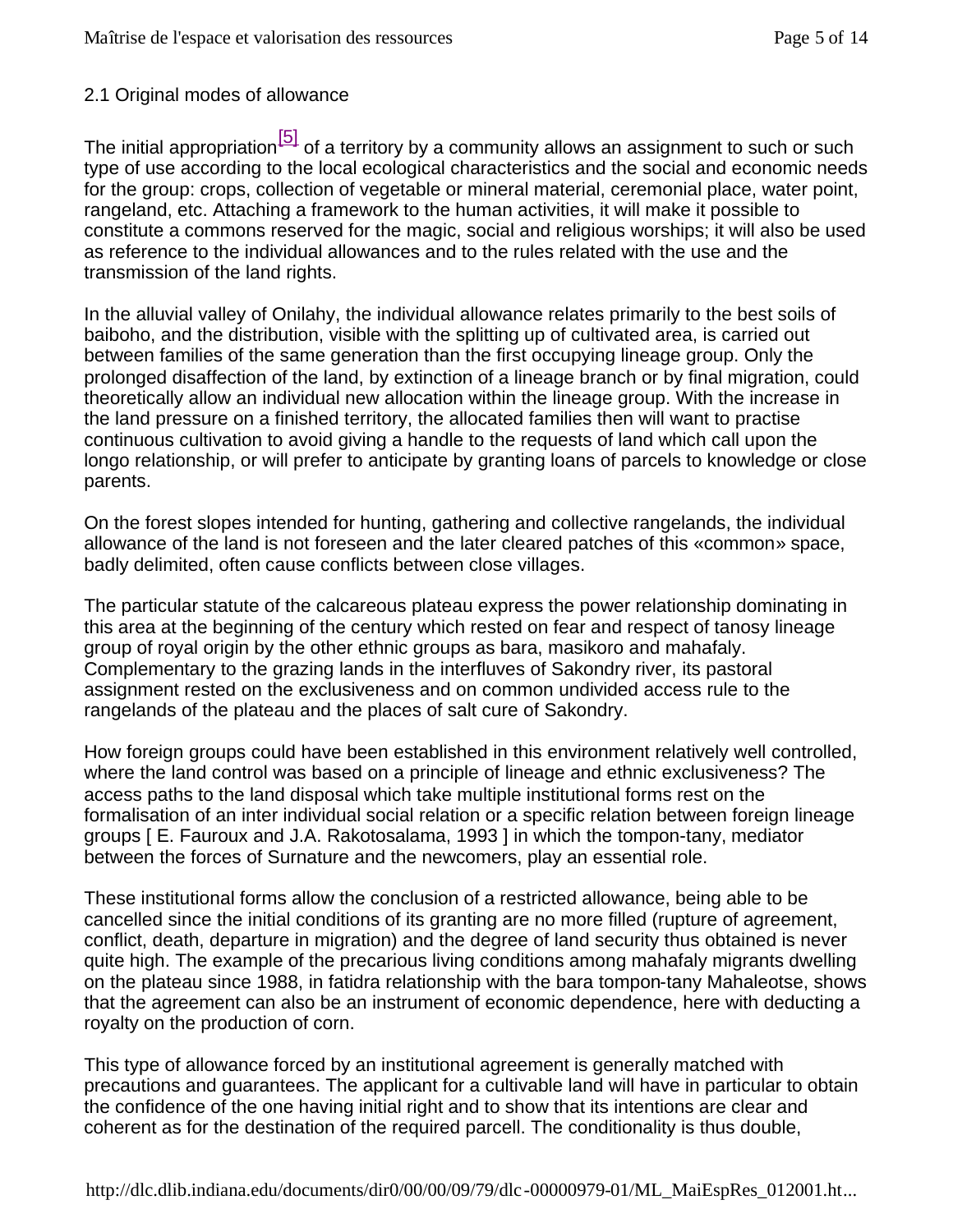prescribing a use in conformity with the actual collective assignment of the parcel (a field in a zone of cultivation), and prohibiting any form of new allocation to others being able to call into question the lineage allowance itself: concession, free transfer, setting in pledge, sale, etc.

In the territories of old occupation and high density population, the alluvial soils of the low zones, of greater economic and symbolic value, were from time immemorial the privileged target of the appropriation although they are currently in bad condition or even in waste land. On two banks of Onilahy river, the endness of the rice suitable land contributed definitively to freeze the allowances for the benefit of native lineage groups. The foreigners cannot generally claim to obtain something else than one simple seasonal right of culture in exchange of a counterpart on harvest (contracts of rice share-cropping granted by the bara and mahafaly tompon-tany at Mahaleotse), and sometimes still under constraint to ensure the maintenance of an infrastructure of irrigation when it exists.

A land control parapet is thus explicitly posed against the foreign migrant who must request a formal approval as for the use of the parcel and which will only be able to obtain a piece of the domain already distributed between the tompon-tany families. This system of allowance which rests on recognised and individualised institutions supposes that the protagonists know each other and meet regularly. In spite of this mode of apparently rigorous control, the control of a lineage land ownership resists with difficulty to the migratory pressure, weakened by the groups and the dominant persons who exploit the strenght relationship and develop particularistic strategies.

## 2.2. Migrations, land strategies and clientelism

With the growinf density of the territories and the exacerbation of the competitive relations for the control and the use of the resources, numbers practices and collective behaviours seem to be strategies of prevention or conservation by those having right threatened by outside.

Some people generally take by anticipation ways of land extension when it is still possible, by extension of the cleared patches on the plateau. Others like Mahafaly of Kavola, one of the oldest villages of the valley, grant since the beginning of this century temporary rights to the immigrants on vacant offset parcels of baiboho difficult to supervise. Magico-religious

pressures can also be used to preserve a lineage supremacy<sup>[6]</sup> on land, others still will try to impose on the immigrants lately installed specific rules of good agro-pastoral $\begin{bmatrix} 7 \end{bmatrix}$  control.

But in a context of disagreement or internal conflict in a lineage community, the rules of land allowance become fragile, control and the endogenous regulation are ignored or diverted. A weakness appeared with the practices of substitution and secondary allocation between migrants, opening the gate to individualistic behaviours.

The agreement concluded for example in forest belt of the plateau between some mahafaly migrant lineage groups and the tanosy natives, based on a fraternal treaty of fatidra alliance, have in the facts enlarged the land access and the exploitation to the later migrants claiming same lineage group membership, progressively with their arrival. The common territory recognised to the lineage group not being the subject of distribution between the families, it gradually resulted a series of informal allowances in cascade which in turn played like migratory call upsetting the demographic relations. A number of mahafaly and tagnalana pioneers are thus received since about fifteen years without institutional validation, under the cover of a strictly personal relation with the native residents.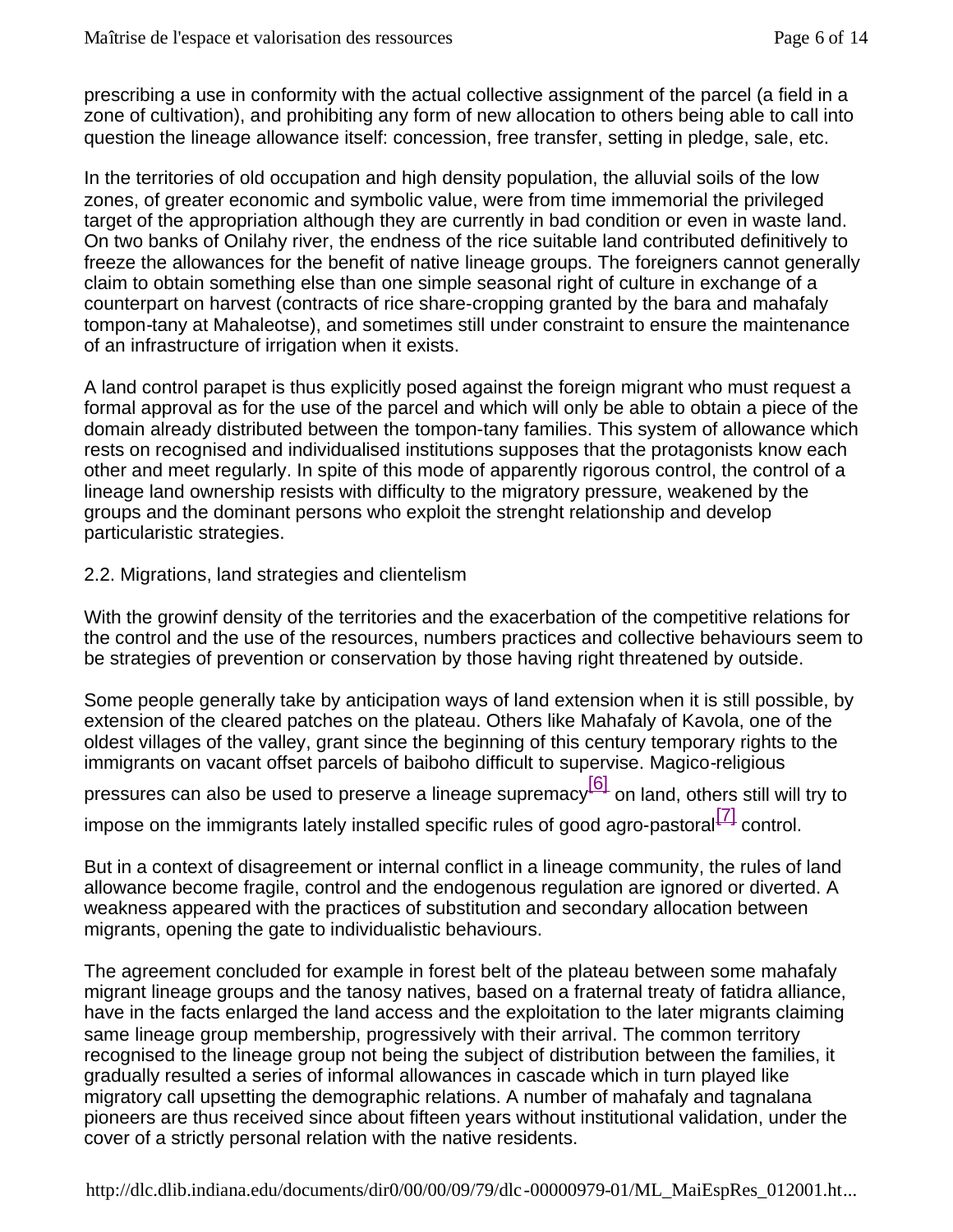The examples of individualistic practices  $\frac{[8]}{[8]}$  are numerous, rejected by the inhabitants, often founded on clientelist networks, which mainly circumvent the constraints of community allowance and guarantee, for those which form part of these networks, a certain freedom of access to the resources.

## 2.3. Land legitimation and search for external supports

Several types of collective initiatives were born since the beginning of the Seventies to try to limit the effects of the massive occupation of the plateau by the migrants and to thwart the practices of «rider-only». Proceeding from a need for legitimacy, recognition of the local authority and endogenous right, wanting to formalise the allowance between co-users of the same agricultural and pastoral zones, these initiatives call upon the external arbitration, at the very least the intervention of the authorities and the local counsellors as shown by the two following examples.

A «collective agreement» of distribution of spaces of the plateau in the west of Sakondry river concluded in July 1985 between four fokontany was legalised in the same time by the administrative authority of this period, the president of the firaisana and the popular adviser of the commune. This space was formerly a tanosy pastoral «common», a preserved territory for the seasonal lineage toets-aombe but, under cover of fictitious relationship, a not very scrupulous notable granted land to foreigners to open cotton parcels without the agreement of the fokonolona. With the aim of avoiding the interferences of land management and to reabsorb the crisis opened between tanosy lineage groups, mainly of tesaka and tesirania clan, a territorial delimitation was made between the existing fokontany, delegating this time the capacity of assignment of each one to the only corresponding portion of territory.

An indirect legitimation by a legal representative of authority or a recognised influential third person playing the role of mediator can also intervene when a conflict has little chance to be solved directly between the parts. In Anjankiriky for example existed in the middle of the Sixties a pact of mutual assistance sealed by filongoa between Mahafaly and Tanosy. With the amplification of the mahafaly migrations was posed the problem of an illicit cultivation of the rangelands and that of the land legitimacy of two tanosy lineage fractions of Fenoanivo asserting the opportuneness of the clientelism and the agricultural development. The question finally went up on the canton level and could not conclude itself differently than by the personal intervention of the president of the firaisana from Andranovory ruling on the field of respective legitimacy of the parts.

### 2.4 Land stakes and forest regulation

Often evoked in a very ambivalent way by the rural actors, the lawful and repressive action of the forest administration in the province of Tuléar concerns, through the control of the national forest, the use of the forest as cultivable soil and as vegetable resources for the timber and woodfire. It is the delivery of the licences for cultivation which will hold our attention here.

When the biodiversity and the ecological potential of Madagascar became in the Seventies the stake of the environmental policy, that contributed to relegate (in the texts if not in the facts) the early licence of cleared patch on behalf of a simple licence of «nettoyage et mise à feu» for food or industrial crops crops in secondarised forest, so in particular to limit the obvious progression of the agricultural occupation in forest areas and the strong densification of the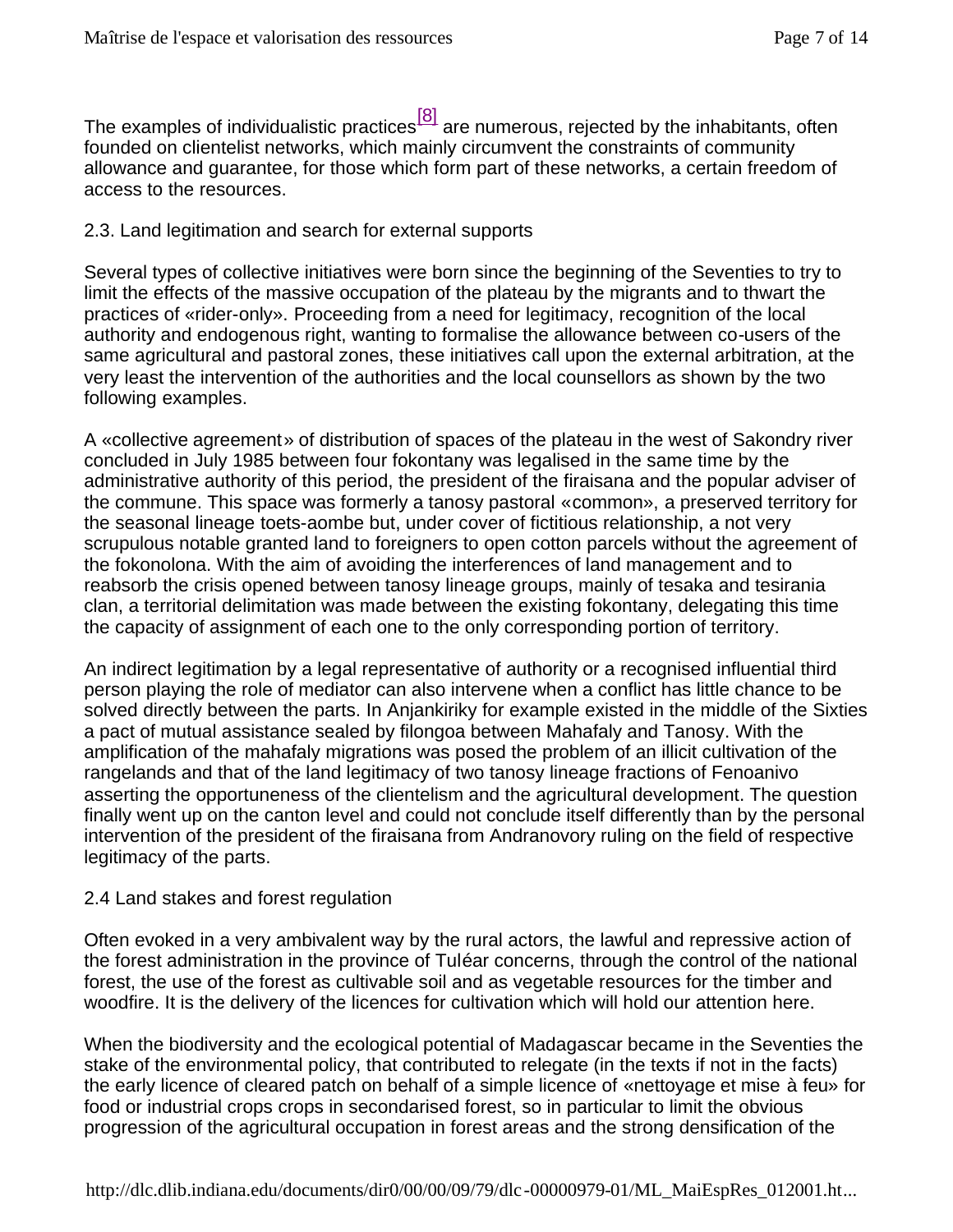rural environment.

The impact of the individual licences granted in the villages is however not negligible on a local scale (more than 150 deliveries per annum in the cantonnement of Betioky-south in the posterior phase to Independence) and often involved landed property conflict claims at the point to cause an official statement.

With the Second Republic collective licences appear, concerning then a community of villages or a whole of hamlets, giving authorisation of setting in cultivation a forest block of only one holding. Beyond some opportunist individual behaviours, strategies of group appear then. Some seek to extend a saturated agricultural land limited by the surrounding forest, others turn to have secured already started cleared patches, others still seek to preserve a property threatened by incursions on the circumference of the village territory or to guard against possible going beyond rights.

With this collective licence in which the administration recognises one responsible interlocutor, the responsibility and the delegation of power inevitably set problem for the village community (the signatory can also be tempted to use the licence for its own use), and also for the later distribution of the allowances between having rights. Thus in the south of the plateau in Anzado the individual surface obtained on a collective licence of cleared patch granted in 1974 (approximately an average of 5 ha per family) seems to exceed the standard set here at 2 ha and cases of higher individual allowances attest evident relations of allegiance or clientelism.

The delivery of the licence of cleared patch which often fails to recognise local custodian laws is also subjected to the opportunist play of the actors, those which claim to be licensed representatives of the community, those which have their entrée to the local bureaucratic mysteries, and those which profit from a strong position in the social and political local hierarchy. It is possible to deceive the forest agent in making knowingly establish a licence for lands concerned with another district; in this example (the village of Fagnato) these areas in addition form part of the village territory and are not included in a zone of family exclusiveness.

A collective authorisation can also raise problems of good relation between close villages. Multiple incidents occured between the farmers of the villages of Fagnato and Kavola, recipients in 1997 of a collective licence of 100 ha on the northern forest hillside, so much so that the administration had to cancel the licence a few months later. In this only zone where the agricultural expansion is still possible, the first corn cultivations rose the conflict.

It is finally necessary to evoke the interference of the administrative authorisations for the exercise of particular activities encroaching on the general use of the resources of a given village territory, like currently that of the charcoal working. The licence of wood cut granted to coal men confers a quasi absolute right on the resource since it refers neither to a concrete space of taking of, neither to a particular forest species, nor to a specified volume of rough or hand-made product. Nothing guarantees that the exploitation will not trespass on village territory, in these parts of the public property where are traditionally exerted the usufruct and collective use rights. The holder of the licence, free to contact the customary allocatee people, can choose to be granted with particular favours, to ignore prohibitions of passage or cut of which he could be informed, or to pretend to be unaware of them.

# 3. Modes of coordination and collective responsibility

The GELOSE procedure which institutionalise the resource management in some pilot zones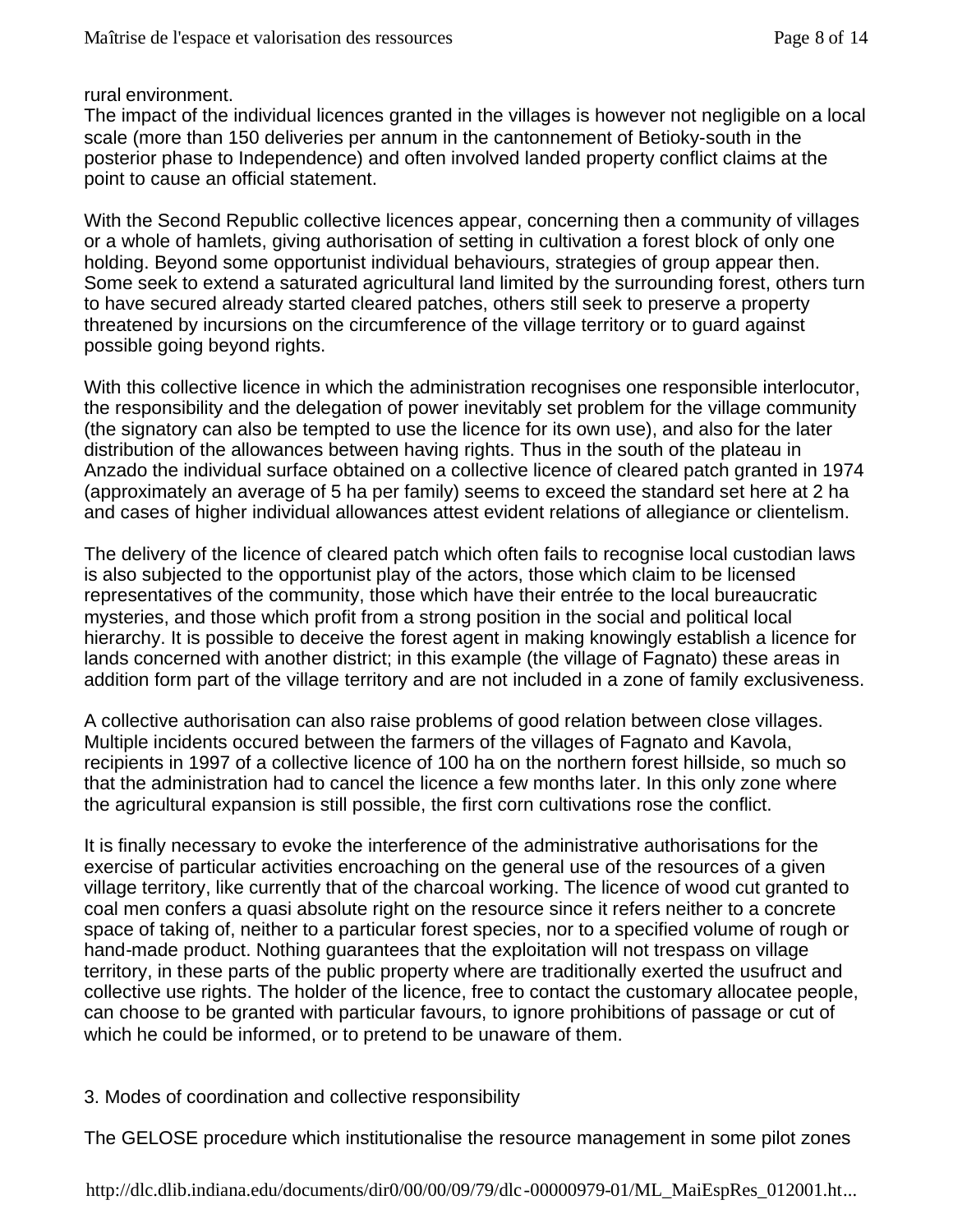is too recent to be already operational $\boxed{9}$ . It is in fact on the scale of the residential lineage group, the village and the territorial social organisation that are currently exerted the environmental responsibilities, those of the resource assignment and allowance by the way of authority or institutional rules.

The fokontany, organ of representation and execution chosen by the fokonolona, is impossible to circumvent as the «official» local level of communication with outside, but it is also necessary to take into account the place and the role of institutions more deeply inserted in the rural society like the kabary, public meetings for consultation and decision and, in a more abstract manner, the inter individual and small groups exchanges, preparing decisions to be taken.

The ways of individual assistance and participation in the assemblies correspond little to the «democratic» western type rules and the lineage place of the individual can be prevalent there, just like its religious function, its economic weight, or the consideration of a network of dependent  $\frac{110}{1}$ . In addition methods of negotiation and decision-making in village quarters follow thereby a slow and complex process of activation of social relations which concerns, in addition to specific collective institutions, a multiplicity of people with varied competences and capacities, socially interdependent but often implied in considerations of economic interest or personal strategies. The seniority and the ethnic origin can then make obstacle with a direct participation in the decision or even with a representation within the village. It is the case of the migrant and foreign groups still badly integrated even if they profit from temporary rights through rules of substitution or adoption (systems of relationship like ziva, fatidra, etc).

Attesting various steps of history lived between men and with the nature, omnipresent institutional rules formalise the intra-lineage relations and the relationship between the communities. As common engagement on principles and standards of behaviour making it possible to share an environment and its resources, these various institutions (convention, agreement, approval etc of different type and importance according to their object, space scale and social extent) bring significant lightings on the levels of authority and responsibility and on the «target» population potentially concerned by the decision-making. Variously recognised by the interlocutors, these institutions are however always the object of a minimum formalism, a written document or an oral oath devoting the engagement of the parties, attesting legitimacy of the contract and allowing its divulgation.

There are first the vakin-mitovy, conventions which engage the collective participation of all the members of the community. It may support monetary or work loads, exceptional costs (payment of a penalty or a fine whose community is indebted), or incuring expenditure. A dina fokonolona will be established between the resident lineage groups, to organise the perception of the receipts (type and amount of individual or family contributions, fines, carriage taxes) and the various contributions in work.

Titike collective agreements can be concluded between close ethnic groups sharing resources and a commun activity space. It is the case of a pact of reciprocity concluded in the Sixties between the bara tompon-tany of Mahaleotse and mahafaly migrants of the plateau. Based at the beginning on an old alliance of filongoa type, this agreement concern, on the basis of space segmentation and authorisation of cultivation for the migrants, the exchanges of complementary agricultural produce resulting from the two ecological slopes (corn from the plateau in return of products from the baiboho of the Onilahy river: fruits, sugar cane).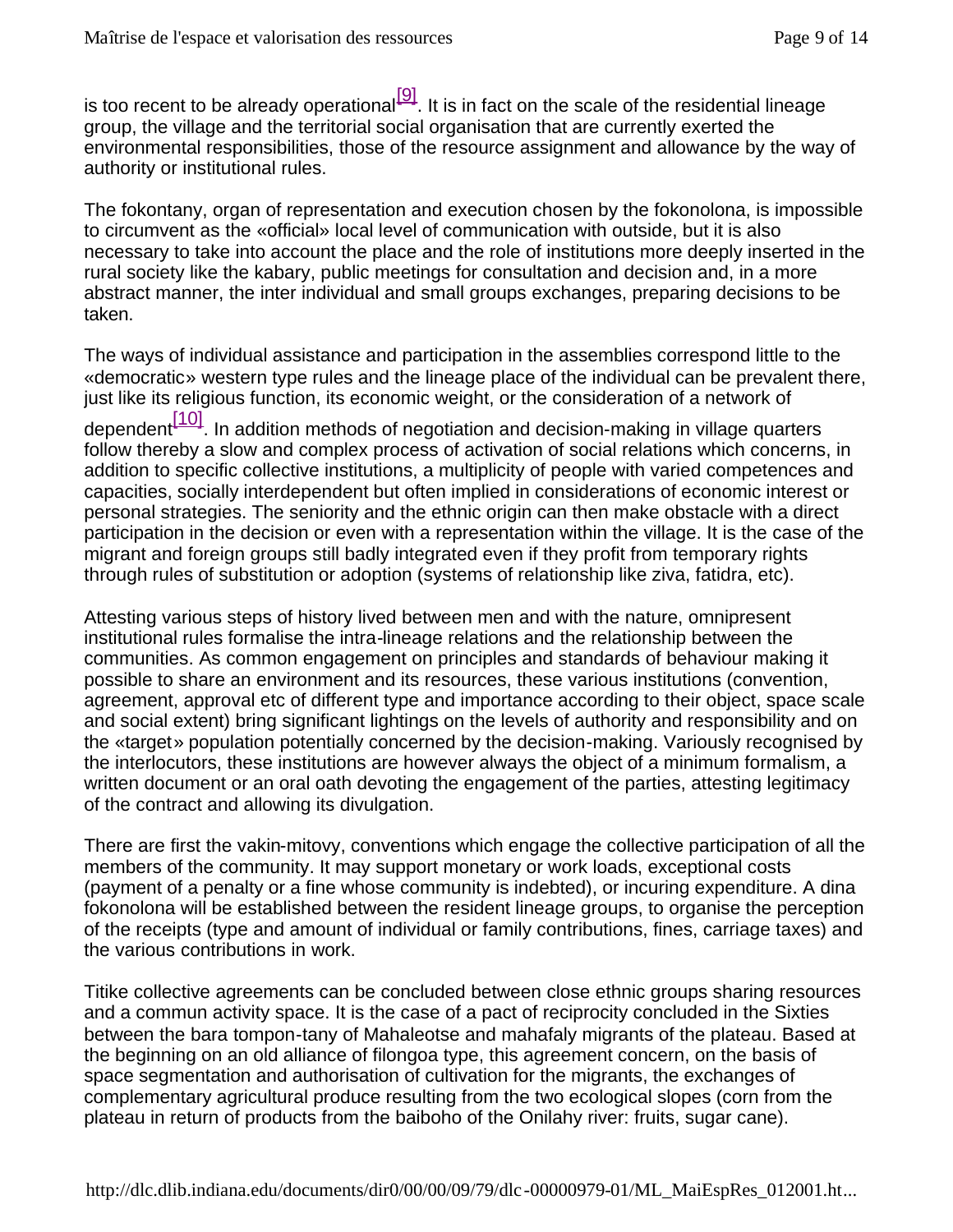Another type of collective agreement, such that of Anjahambaky on the north-western part of the plateau, was intended to regulate the agro-pastoral practices and behaviours between resident groups of a dense and composite population. This favahanam-boly agreement which governs the circulation of the cattle in cultivated spaces calls upon the co-responsibility of rightfull allocatees of a parcell, including those which do not have animals: monitoring the fields, temporary keeping aside the animals, obligatory crossing of the cattle on given paths. Let us note that this agreement is far from being recognised by all Tagnalana recently arrived in the zone, and badly accepted tompon-tany tanosy which however granted cultivation rights to them.

The prevention and the fight against theft of animals are also object of many agreements organising a precise grid of ways, stipulating a permanent duty of monitoring and control of the

passing of the animals on the part of territory for which one is collectively responsible  $\left[11\right]$ . A local dina of this type ratified by titike between the fokontany of Vatolatsaka, Besakoa and Anjahambaky takes again the principle, usual in the most southern part of Madagascar, of shared responsibility and of direct popular justice present in the existing regional dina (cf infra) to which it is always refered, at least in a tacit way.

Dina of regional extension apply more specifically to the agriculture animal farming relationships and the theft of animals, and their influence in the southern areas was linked - in one more prosperous period - with the possibilities of capitalisation in cattle. Since the Seventies and four twenties it is not possible any more to apply the heavy penalties initially envisaged, doublement of the number of cattle to be refunded with the Convention of Sakaraha, three times over with that of Tuléar whereas their field of competence was formally extended to the areas or districts surrounding to try to entreat the recrudescence of the thefts.

Some dina, typical by the precision of their articles, could be regarded as true charters of individual behaviour and of common life. The 1958 convention known as Mandabe Convention enacts successively the rules and the sanctions concerning the theft (animals, goods), governs the complicity of concealment, the trade of cattle, the mode of residence and the circulation of people and animals, the prohibition of cultivation of the rangelands, the procedures of appeal to higher authorities etc. Even if the pregnancy of the former colonial authority is strong, this dina is characteristic of the will to keep a collective control on the whole of the activities undertaken within assigned spaces, will that one finds more or less in the majority of the particular local agreements.

\*\*

Gouvernance and patrimoniality, bases for a viable management of the resources?

The modes of coordination and control of the resources by the populations in the area of Belomotra thus show essential assets but also significant abnormal operations which have value of example-type for those which would wish a more undeniable legitimacy of the systems of environmental control.

The operational force of the decision in rural environment, its legitimacy and its acceptability by the members of the community, depend on social cohesion (statutory relationship, inter personal relations, standards of behaviour) and on the system of tacit or explicit values of the group. The socio-economic regional dynamics (migratory displacements, agriculture mobility, work opportunities downtown, impact of the markets) in which are involved the rural societies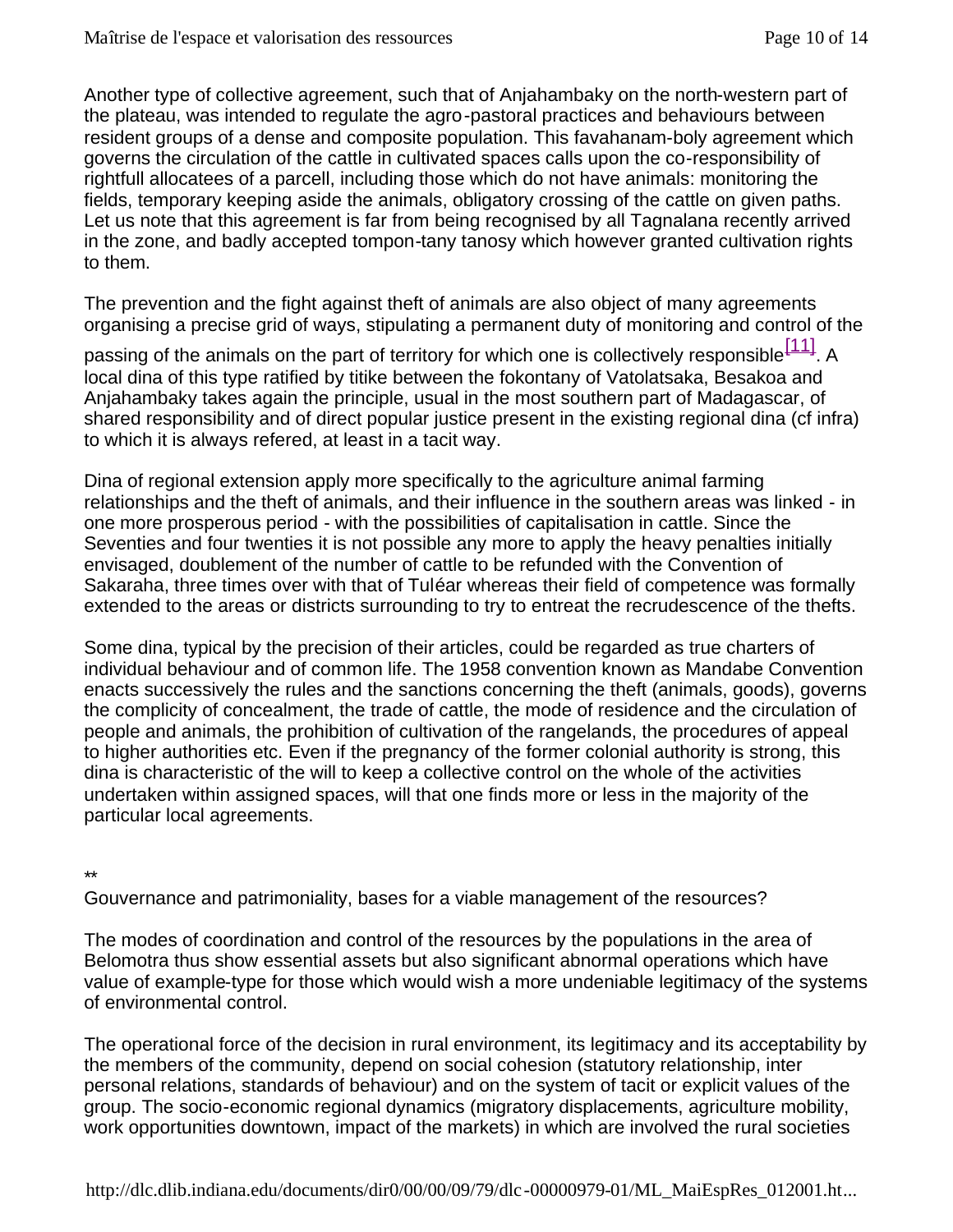however does not allow to personalise the social relations, essential condition of a minimal control of the play of the actors on a coveted natural environment. Individualism and increasing insertion in the networks of clientelism facilitate the illicit access to the spaces already allocated without fearing to break the existing allowances. Moreover the representativeness of the new migrants and foreigners is not assured since it is the village social organisation itself which authorises the access to information, the mode of participation in the public meetings and the exercise of the responsibilities.

The multiple forms of coordination on the village and extra-community scales and the stretching of the network of information generates, if one wanted to retain only their allocative efficiency, of the high costs of operation. If proposals for a management of resources can be made within the framework of viability also integrating social purposes, they must be based on

two complementary concepts, those of gouvernance<sup>[12]</sup> and patrimoniality<sup>[13]</sup>.

The first which stipulates the widened participation of the groups and the rural communities legitimately concerned with the resource management requires the free will and the freedom of access to information. The second expresses the idea of a functional dependence between man and natural environment, of a responsibility towards the resources whose assignment must be the subject of an qualitative and temporal arbitration (standard of use, use or disuse) and the allowance subject of a social arbitration (between contemporaries and the present and future generations).

The aim is that of building a representation excluding none of category of actor $\frac{[14]}{[14]}$  and outcoming to «the setting-up of a patrimonial organisation defining: physical and institutional places of negotiation and management; accepted languages adapted to the contents of the problems to solve; rules of management and negotiating procedures aiming at the redefinition of these rules» [ H. Ollagnon, 1991 ]. If criteria of global «valorisation» of spaces resources take into account the concerns of the populations, they will have to integrate, in the light of local realities:

- the multiple purpose of spaces making profitable the complementarity of various resources;

- the organised multiple use of the resources allowing the temporal alternation of uses depending on the state of the resource;

- the evolutionary assignment of the resources according to the ecological upheavals and the productive capacities of the environment;

- the collective allowance, co-responsibility to develop patrimonial solidarity on a common space;

- the subsidiarity allowing the delegation of powers, the burden-sharing of management, regulation and control.

These points which constitute the focus of the current research associate the institutional

approach undertaken for one decade  $\left[15\right]$  with Madagascar with the comprehension of dynamic and constraints facing the local rural communities.

# **Bibliography**

Barrière O., Barrière C. [1995], Le foncier-environnement. Pour une gestion viable des ressources naturelles renouvelables au Sahel. 1: Approche interdisciplinaire dans le delta intérieur du Niger (Mali); 2: Répertoire des conflits fonciers du delta intérieur du Niger (Mali); 3: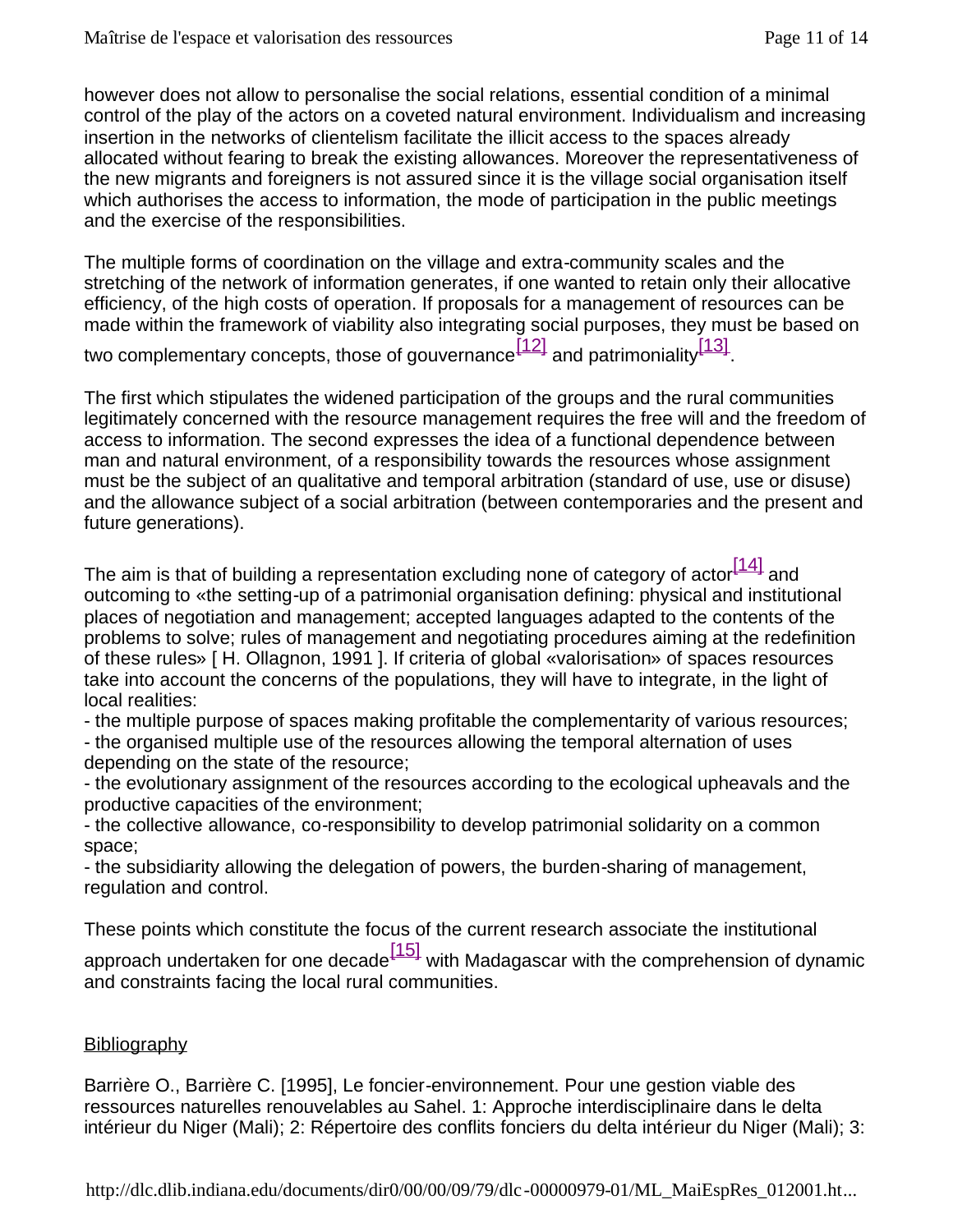Index ethnobotanique des espèces du delta intérieur du Niger (Mali)., ORSTOM-CNRS, Programme Environnement. 3 vol., 517p., 400p., 72p.

Commission Française du Développement Durable [1998], Eléments de Glossaire du Développement durable. Document de travail / Groupe de travail "Emploi et développement durable", CFDD, Paris.

Fauroux E., Rakotosalama J.A. [1993], Le Développement de l'Elevage dans le sud-ouest de Madagascar. Etude d'identification intéressant quelques domaines du projet Elevage Sud-Ouest (groupements d'éleveurs, distribution de médicaments et de vaccins, recherche)., ERA CNRE/ORSTOM Tuléar, rapport de faisabilité pour le compte du projet DELSO, 61p.

Ingold T. [1992], "Culture and the perception of the environment", in Croll E., Parkin D. (eds), Bush base: forest farm. Culture, environment and development, EIDOS, 1992, pp. 39-54.

Ollagnon H. [1989], "Une approche patrimoniale de la qualité du milieu naturel", in Mathieu N., Jollivet M. (eds), Du rural à l'environnement: la question de la nature aujourd'hui. Association des ruralistes français; Colloque "La nature et le rural", ARF, Strasbourg 1986; L'Harmattan, Paris, pp. 258-268.

Salomon J.N. [1978], "Fourrés et forêts sèches du sud-ouest malgache", Revue de Géographie de Madagascar, n° 32, pp. 19-39.

## **Glossary**

- baïboho: alluvial or low soil on which is practised the fall culture
- dina: agreement established between neighbouring populations in order to manage problems
- fatidra: blood fraternity between two people without kinship
- favahanam-boly: engagement between farmers
- filongoa, longo: relationship, parent; ceremony of acquisition of relationship

- firaisana (canton, then district): former denomination corresponding to the minimal level of territorial administrative organisation gathering several fokontany; replaced now by the term kaominia (the commune, rural or urban);

- fokonolona: village assembly; in the beginning social groups coming from the same foko.

- fokontany: village territorial institution gathering several hamlets; legalized in 1973

- hazomanga: ceremonial post of the clan or the lineage set up in a village

- mpanarivo: parvenu; rather pejorative term to designate a rich man, generally out of oxen

- mpikabara: which can speak during the meetings

- mpisoro; mpitoka hazomanga: sacrificator and head of lineage group which holds the hazomanga

- ombiasa: soothsayer-guérisseur, privileged mediator between Surnature and the living people

- ray amandreny: wise of the village, people respected because of their age and experiment

- titike: solemn ceremony of collective engagement (alliance, non-aggression...)

- toets-aombe: «the place where cattle is hold»; lineage pastoral territory including rangelands, parks, water points and settlements

- tompon-tany: descendants of the first occupants of a particuliar area or territory, masters of the land, mediators for the access to the natural resources

- vakin-mitovy: oral convention

- ziva, mpiziva: nonbiological relationship, joke fraternity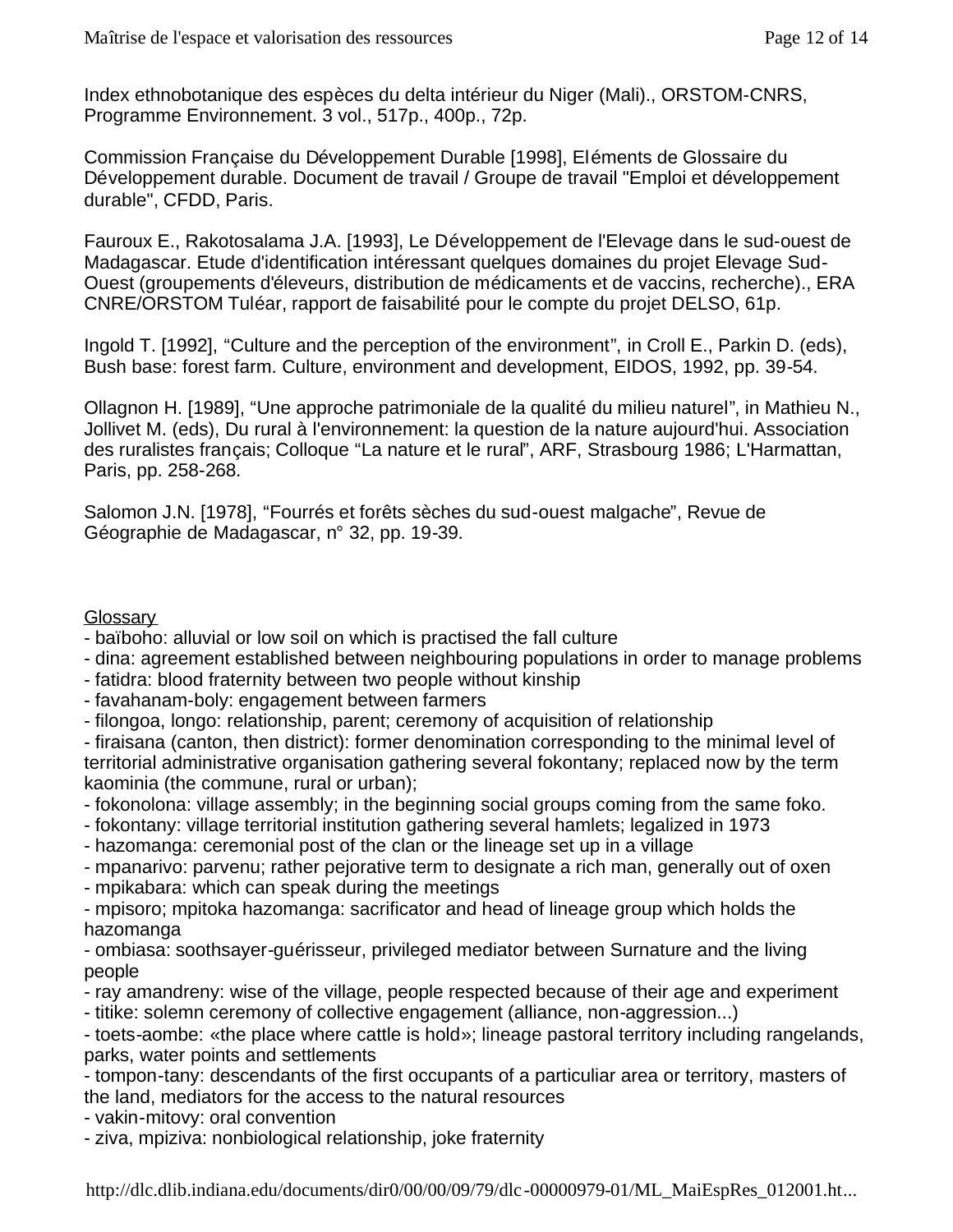$\frac{31}{131}$  The ranofoty evokes the brutal pejoration of the potentialities on arable lands after a particularly catastrophic rain season; it would seem that the phenomenon appeared several times during this century, the last occured in 1978 in the south with the cyclône Angèle.

 $\frac{[4]}{[4]}$  The malagasy terms used appear in the glossary at the end of this text.

<sup>[5]</sup> Land space is built by stages and in partially encased levels; a simple scheme of the system of appropriation could distinguish:

- the initial allowance (collective) of a delimited space;

- the collective basic assignment with territorial zoning of the different uses considered;

- the community allowance, «reserved field» of given assignment;

- the individual allowance, distribution between families, lineage groups, in each zone (distribution of parcels in the ricefield zone...)

- the autonomous personal assignment or under-assignment under constraint;

- the dependent allowance (plotting, borrowing, farming by the tenant) etc.

 $\frac{6}{10}$  In a northern part of the plateau, a tanosy pastoral territory, a fate would have involved on several occasions the death of the inhabitants of the place of culture and settlement of Ansely.

 $171$  The temporary authorization of settlement in the southern part of the plateau granted by Tanosy to the tagnalana migrants engages responsibility for monitoring the cattle: the foreign allocatee, who in this area fears to preserve his cattle with him, is obliged to take part like others in the pursuit of the cattle in the event of theft.

 $181$  Two cases can give illustration of it. An elder mpanarivo member of a tompon-tany lineage group of the village of Fagnato, holder of a licence of «cleaning» obtained from the E&F bureau on a territory dependent on several village communities, distributes and takes again the land with its own way, playing of the competitions between ethnic groups. In forest of Anzado a bara accomodates and grants mahafaly migrants on his temporary allotment, without aval of his tanosy fatidra, of the under-allowances of parcels of more than 30 hectares of corn.

 $191$  In our study area a first GELOSE contract, set up in June 2000, envisages the coadministration of the forest of the 7 Lakes by two villages, in particular for ecotourism. The inter-communal structure of concertation (Tongobory, Ambohimahavelona, Andranovory, Vatolatsaka), is as for it in charge especially to arbitrate between projects of development of the area: rehabilitation of roads, creation of drillings, construction of small dams, rehabilitation of waste lands. In spite of some lawful attempts it has no competence in environmental management.

 $[10]$  Let us quickly quote the mpikabary, members of the recognized lineage groups of which they ensure the representation; the heads of household; the mpisoro, elder representative of a lineage group and holder of the hazomanga whose ritual office allows the primitive installation of the group on the territory, primarily consulted for any land allowance; the «wise» ray amandreny being able to intervene as conciliator or mediator; mpanarivo, considered for their dominant economic position and their undeniable presence in many fields of the negotiation and the decision at the village level; the ombiasy, in charge to lead the socio-religious rites of

 $11$  This exploratory analysis rests on field investigations carried out during two short missions in April-May and November-December 1998.

 $[2]$  The area of Anosy, confronted at the end of XIXème century to the vicissitudes of the colonial power and the merina incursion; the instability of the political regime as from 1971 particularly with the insurrection tandroy, mahafaly and tanosy in the southern part of the country.